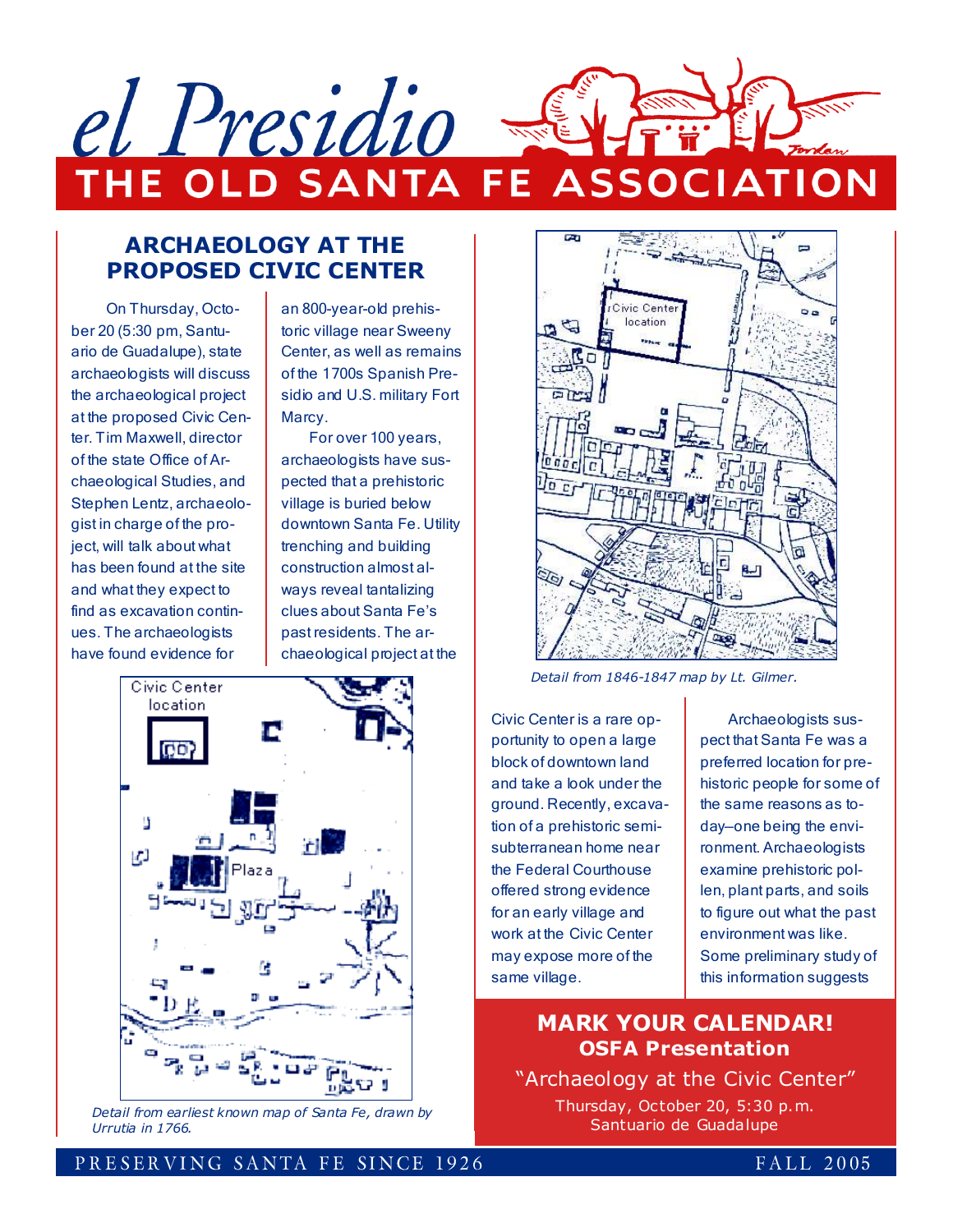that the area around City Hall once held a much higher water table. Not only would a higher water table have aided farming, but a wetter environment would have also attracted an assortment of wildlife.

The proposed Civic Center project has created a number of controversies and one is related to the archaeology. Several Pueblo tribes, notably Tesuque Pueblo, have expressed an objection to the disturbance of the ancestral burials known to be at the site. They argue that in their culture, the disturbance of burials is disrespectful and there is no way to sensitively remove the interred individuals. Until this matter can be resolved, the archaeologists are avoiding any impact to possible burial locations.

New discoveries are being made daily at the site. Come and hear about the findings and what archaeologists suspect Santa Fe looked like in the past.

### State Should Comply with City Preservation Regulations

It is ironic and disappointing that the State of New Mexico, in its official capacity, fails to comply with carefully crafted protective ordinances developed by and for our historic

city. Santa Fe is at once our capital city, the seat of state government and one of the most precious and historic inhabited places in our nation. Indeed, this has been a locus of government for some 400 years. Is it any wonder that so many of us—per the OSFA mission statement—are "devoted to protecting the unique charm, distinction, and heritage of Old Santa Fe?"

Santa Fe is more than just this small urban place; it is as much or more a part of the history of the state and the region. It is fitting, therefore, that our state government acknowledge its own role in preserving the heritage of New Mexico as expressed in the fabric of the capital.

We continue our call for the State to model willing respect for and compliance with the intent, as well as the letter, of City historic building regulations. The State is a major player in the physical as well as social and economic character of this city; it is an owner of some of the most elegant and historic public buildings as well as some structures which do not blend harmoniously with their neighbors.

Clearly, the State has jurisdiction over the City and not the other way around, so there is no expectation that the City will dictate to the State. At the

same time, while one state agency (the Historic Preservation Division of Cultural Affairs) works diligently to preserve our state's heritage, is it too much to ask that other agencies support its mission? This vital heritage should no and cannot be allowed to dwindle into nothingness.

# OSFA Board Wants You!!

Through normal attrition, the Board of Directors of the Old Santa Fe Association has a few openings for dedicated, energetic, talented and committed members. We are looking among the members of the Association, who have demonstrated their interest in protecting what is most unique and valuable in our city.

We seek colleagues who can give some time and creativity to one meeting a month, plus a modest but critical amount of time and energy to work on standing and special committees. Experience in publicity, writing, public policy, rabblerousing and event planning are all needed. If you wish seize this opportunity for community service, please contact our esteemed President Karen Walker at 988-1105.



# Book Corner

# Ambassador Ortiz: Lessons from a Life of Service

Frank V. Ortiz was truly a Santa Fe legend. Born in the city in 1926, Frank served his country for over four decades as a diplomat in the U. S. Foreign Service. His memoir, Ambassador Ortiz: Lessons From a Life of Service, published shortly before his death earlier this year, is fascinating and entertaining. A World War II veteran and a graduate of Georgetown University School of Foreign Service, Ortiz began

his career with the U.S. State Department in 1952. His assignments took him to the far corners of the world, including Egypt, Ethiopia, Mexico, Peru, Uruguay, the Caribbean, Panama, Guatemala, and Argentina. He served under six presidents and worked directly for Henry Kissinger who remained a close friend throughout his life. Not bad for a local boy from Santa Fe.

In his captivating book,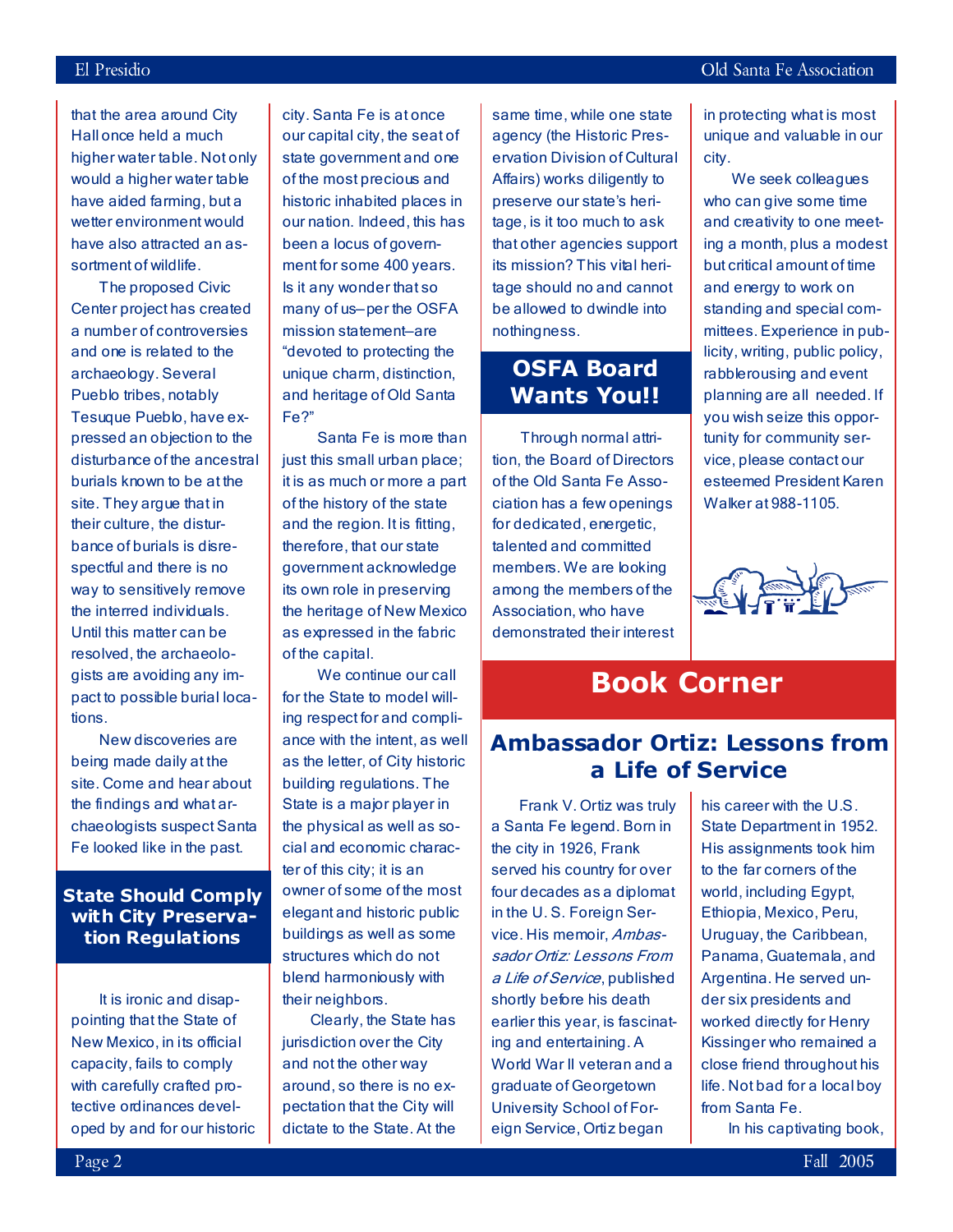

# P.O. Box 1055, Santa Fe, NM 87504 (505) 455-1055

# **It's Renewal Time for OSFA Members**

Dear Members and Friends,

The time comes around every year, and now the time is here for 2005--and 2006. For the Old Santa Fe Association and its supporters, membership renewal time has come.

 For everyone in OSFA, the membership period is one and the same: the calendar year. The dues are low--just \$25 for individuals and slightly more for businesses, patrons and a couple of other categories--and all membership terms begin Jan. 1 and end Dec. 31. But here's a little bonus: For members who joined or renewed in 2005 in July or later, your membership remains in effect through 2006.

 This simple system efficiently reduces bookkeeping for OSFA volunteers, and is easily kept in mind by the membership as well: The year runs January through December.

 We ask you now to send in your renewals for 2006. All renewals received after this newsletter goes out remain in effect through the year 2006.

 OSFA had a problem with the U.S. Postal Service in 2004. Trying to save money, we mailed renewal notices under the less expensive non-profit rate. But then we learned that an uncounted number of mailings never reached their destinations; and under the rules of this classification, were not returned to us. Our renewals dropped noticeably--but not alarmingly--and we finally traced the decline to members who were just not notified.

Well, now we're trying to notify *everyone* in this newsletter, sent out by first-class mail. If you're reading this, you received it. For all who support OSFA's longtime efforts to preserve what is historically unique in Santa Fe, the City Different, we ask you now to return the enclosed renewal card. Dues are the funds we live on, and you are the people.

Sincerely,

Karen T Walker

President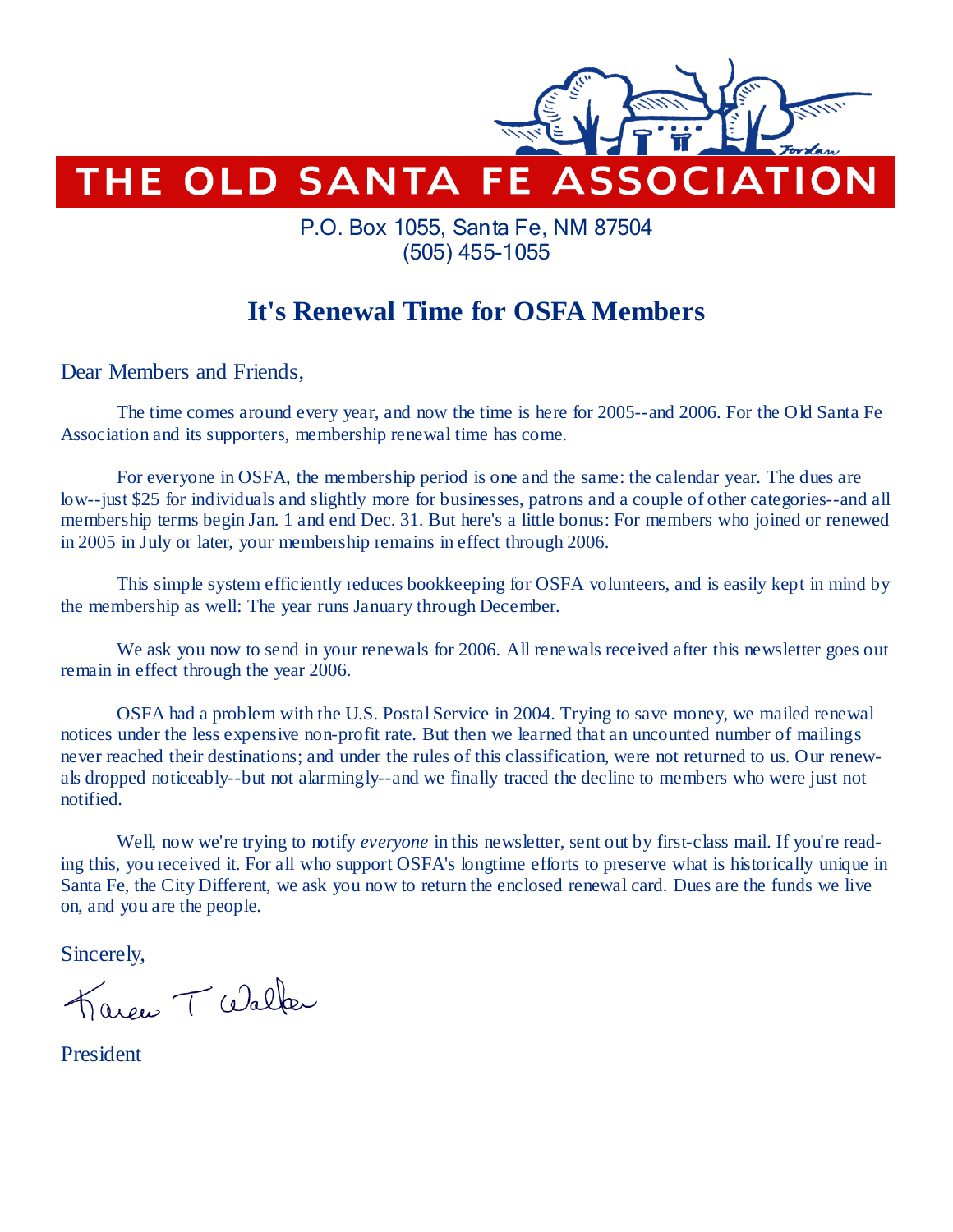# THE OLD SANTA FE ASSOCIATION

#### Patrons

Baker, James Ballen, Sam Barclay, Florence H. Barkmann, Fran Bergman, Signe Blair, D. G. Bradbury, Ellen Brown, Norman Caldwell, Betty Catron, Mr./Mrs. Thomas III Chase, David Clemens, Chris Crump, Philip Dewey, Judy Duncan, James H. Sr. Frenkel, Rebecca Gabriel, Mrs. B. Ganz, Walter & Kathryn Harris, Wendell & Harriett Hoffman, Lynn T. Hummer, Pat Jones, Robert & Lynn Kearby, Norma Kelly, Daniel T. Jr. King, Alfred Knowles, Laurel LaBauve, Mr. & Mrs. R. J. Ladd, Frank A. LaFarge, John P. Matthews, David W. McGreevy, Susan Muratore, Carol E. Nathanson, Julia O'Conner, Robert Phinney, Margaret Pick, Henry Pipkin, Patricia Potter, Deborah Reid, Edward Sanborn, Al Schroeder, John Seitz, James. R. Jr. Simon, Eve Sitney, Mr./Mrs. Lawrence R. Snead, Jim Spears, Beverly Thayer, Doug Unsworth, Lane D. Vista Encantado Neighborhood Assn.

Wagner, Sallie Walker, Alfred Wheeler, Kyle

#### **Leaders**

Bane, Marilyn Bobbs, Mrs. Elspeth G. Cowles, William Ellenberg, Richard Guy, Dan & Terri Karen Walker Real Estate Loeb, Bill Loretto Chapel Overstreet, William Spray, Tom Talbot, Mr. & Mrs. Fenton Watson, Mac Wirth, Nancy

#### Lifetime Membership

Lumpkins, Norma McGinley, Mr./Mrs. Mort Meyer, Mr./Mrs. L. E.

#### **Preservers**

Century Bank

#### **Business**

Architectural Alliance Barker Management Ltd. Calle Nopal & West Alameda Neighborhood Assn. Canyon Neighborhood Assn. Charter Bank Clemens Construction LLC Collected Works Book Store Coronado Paint & Decorating Crocker Ltd. DeWindt & Associates El Castillo Residents Assn. First National Bank of Santa Fe Hokanson Capital Mgmt. Inc. Kitchen Dimensions Inc. Landmark Santa Fe, Inc Lovell & Associates Midyette, John T. Monroe Gallery Old Santa Fe Realty

Owings Dewey Company Patricia Carlisle Fine Art Inc. Plaza Hardwoods Inc. Price Dewey Galleries, Ltd. Rio Grande Title Santa Fe by Design Sarcon Construction Corp. **Statements** Textile Arts Inc. Tony Ivey & Associates Watson Conserves Zago Papers

### **Members**

Adams, Cate Adelo, Sam Allen, Mary Margaret Anderson, Keith Aquilina, Dena Archuleta, Ed Bacigalupa, Drew & Ellen Bainbridge, A. G. Baker, Joan Brooks Baker, Sandra Balzar, Jo Ann Barber, Harris W. Barker, David Barr, Margo Bates, Mary Baustian, Robert Baxter, John O. Beck, C. E. Beck, Catherine K. Bemis, Lisa & Gregg Bennett, Sarah E. Bergman, Elaine Berthelot, Paula Birminghan, Sara Blair, Donald & Jocelyn Blalock, Joyce Bliss, M. Block, Phillip Blythe, Joan Booker, Clairborne Bove, Phillip & Eleanor Brooks, Rosalind S Brown, Harold & Norma Brown, Lo well & Shirley Bunting, Amy Burleson, George Butler, Tish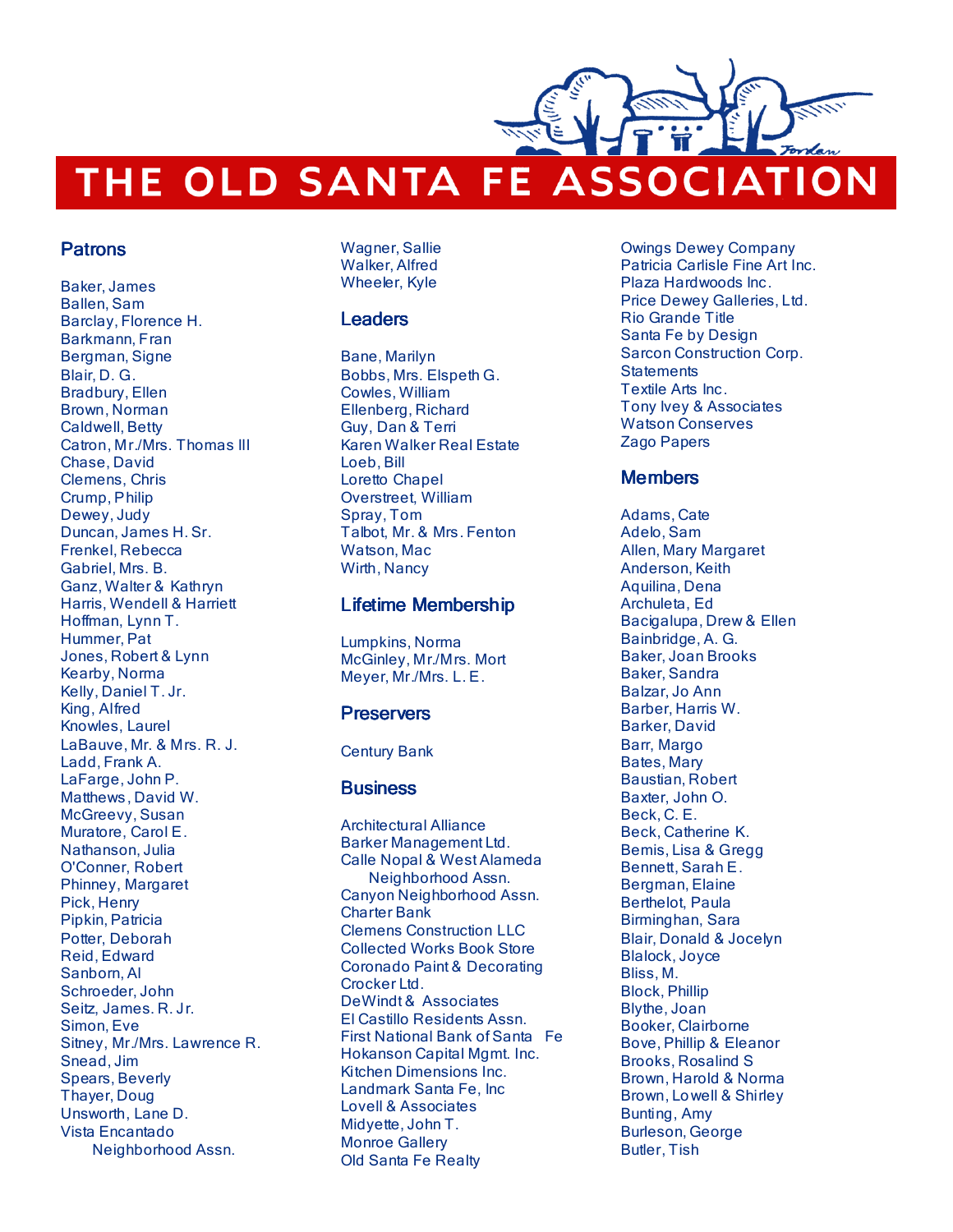#### **MORE MEMBERS**

Canfield, Ken Cate, Phillip T. Jr. Cerletti, Mike Chafer, Phil Chavez, Miguel Chester, Kathryn G. Chumley, Steve Clemens, Catherine Clubbe, John L. Conway, Bill Cox, Reggie Creelman, Janet Dahl, Nancy Dales, Robert Dales, Mr./Mrs. William Davila, Dr. Julio & June de la Harpe, Volker Dewindt, Ross Dodge, David Doelker, Fred Donlan, Robert Downey, Jim Drew, Walter M. Dulaney, Brooke Dupuy, Bill & Ellen Faris, James Jane Farrar Feather, Patricia J. Fisher, Andrea Forbes, Marilyn Fox, Joan Fuller, Elizabeth Gati, Ann Gerber, Paula Glantz, Fred Glassman, Elizabeth Goldman, Don Granzow, Mary Griego, Marianne Guthrie , Tom Halus, Siegfreid Hammett, Jerilou & Kingsley Hanahan, Bessie Hartman, Mike Heldman, Julius D. Heldmeyer, Karen Heller, Rosalie Herbst, Toby Hilley, Lee Hirsch, Stanton H. Jamison, Bill Jamron, Sam Johnston, Chester Jones, Susan H. Jordan, Louann C. Kensil, Dennis King, Alfred & Ellen Kohl, Donald & Louise Kolbert, Karen Komis, Peter Kunz, Anne

Lacy, Ann Lehmberg, Stanford Lenssen, Barbara Levine, Fran Lierz, Maurice Lindblom, Charles Lopez, Chris Lopez, Nancy Lopez, Tim Lopez, Vincent Lovato, Nora Lujan, Mike Lux, Frank Lux, Cindy Mall, Mr./Mrs. Loren Margetson, Ashley Maxwell, Tim Mayer, James McCafree, Sonia McCarthy, Mr./Mrs. Charles McCarthy, Joanne McCarthy, Shelia McCord, Richard McCulloch, Patricia F. McGongle, Marilyn McHugh, Gillian W. Meem, Barbara Melton, Sara Miller, Ellen Miller, Haydock & Nancy Minett, Shirley Mitchell, Mary Mohnet, Joy Montoya, Richard Moore, Tom Mosteller, Russ Moul, Harry Muir, Sara Munson, Barbara Neill, Robert Nichols, Clyde & Marty Nichols, Wayne Northup, Steve Ortega, David Otter, John Pearson, Shirley Petchesky, Jane Peters, Cameron Phillips, Susan Pitts, Al Porter, John Post, I. L. Quasthoff, Donna Quintana, Nancy Rainer, Carolyn Rasch, David Reisacher, R. W . Richards, Jonathan Richardson, Jerry Robinson, Jane Robinson, Steven

Romig, Sally Roobach, Brett Roybal, Charlotte Saam, Sibyl Samii, Cyrus Sanborn, Mary Anne & Al Santa Fe Fiesta Council Sawtell, William Schaumbert, Billie Schwartz, Doug Sellars, Richard Seres, Jeff Sewell, Marty Siebert, Jim Simon, Eve & Fred Simonsen, Martha Skeele, Brian Soloman, Erwin Soloman, Laura Sommers, Robin Stanford, Thomas Stevenson, Anita Stuto, Louise Sullivan, Charles T. Synderman, Lois Tefft, Emily L. Tepper, Eugene & Sheri Thompson, Anita K. Thompson, Waite Throne, Bruce Tigges, Linda Trela, Walter Trusty, Michael Tseng, Kathy Tsosie, Olivia Tyson, Lance Van Soelen, Don Ventres, Sally Von Horvath, Irene Walker, Patrick Wallace, Lindsley Watson, John T. Way, Gregg Weigle, Marta Wemer, Bob Wessler, George West, Elizabeth B. Westheimer, Stephen Whaley, Charlotte T. Wilder, Dulcenia Williams, Mark Williams, Mr./Mrs. T. C. Wilson, Laura Winston, Charles & Linda Jan Wisniewski Wolf, Marcia Wolff, Gary Wyant, Deborah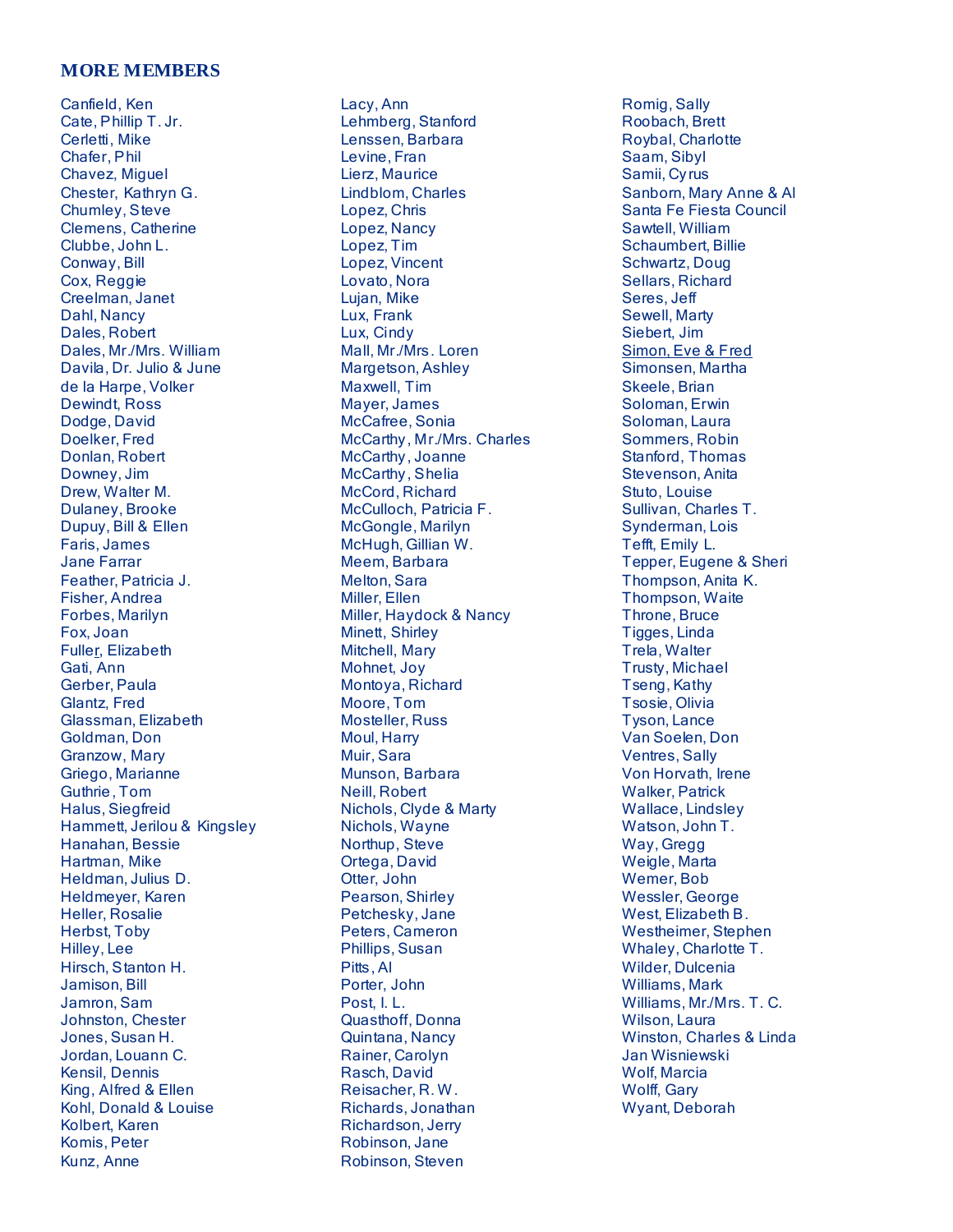Frank recounts the many interesting characters and places he encountered along the way. One of the most amusing is when he served in the embassy in Addis Ababa, Ethiopia during the reign of Emperor Haile Selassie. Frank and his wife Dolores attended a friend's wedding and as Ethiopian custom has it, friends of the new couple are invited into the bridal chamber after the wedding to serve as witnesses to the consummation of the marriage. Custom or not, Dolores would have no part of it and yanked Frank out of the room. Frank protested that it was part of his official duties, but Dolores prevailed.

 After serving in various posts for twenty-four years – mainly in Latin America – Frank received his first Ambassadorship in 1976 from President Jimmy Carter. His posting was to someplace he never imagined – the Caribbean. Officially his title was Ambassador to Barbados and Grenada, but this also included the islands of Antigua, Anguilla, Dominica, St. Lucia, and St. Vincent. There Frank met whom he recalled as the strangest person he met during his career – the Prime Minister of Grenada, Sir Eric Gairy. According to Frank, Gairy was basically "mad". "He believed he talked to God, that he had encountered a

flying saucer, and that he had spoken with little green men. When I presented credentials, he insisted that all the unfortunate people in attendance at the ceremony go to a bar he owned called the Gold Room. He kept ordering champagne, expecting me to me to pay for it. We were being eaten alive by mosquitoes. It was a terrible night". Weeks later, after tiring of hearing Gairy complain that Grenada had no money, Frank suggested that the country issue a series of postage stamps with pictures of UFOs. Gairy did so and the impoverished country made a fortune as stamp collectors worldwide snapped up the unusual issue. Gairy

always thanked Frank for saving his country from bankruptcy.

 Another amusing encounter Frank had with Gairy occurred when he was presented to President Jimmy Carter at the White House. Gairy began the conversation by saying that he had talked to God prior to his arrival. Carter responded that he was not good enough to talk to God, but that his sister Ruth, a preacher, had. From there the conversation became more bizarre. Gairy told Carter he had once seen a flying saucer and spoke with the beings inside. Carter replied that he too had once seen a flying saucer but hadn't met

 $A$ *mbassador*  $rti\tilde{z}$ essons From **Frank V. Ortiz Strategy Don Usner Exception by Bill Rich** 

(UNM Press; Albuquerque, NM; 2005; edited by Don J. Usner)

with any alien beings. The conversation, which was only to last a few minutes, went on for over thirty minutes. Frank recounts that the meeting was one of the most bizarre he had ever witnessed as a diplomat.

 Aside from UFOs and little green men, Frank relates stories of government coups in Uruguay and dodging bullets in Guatemala. The book is fascinating and a must for anyone wishing to learn about international affairs in the second half of the 20<sup>th</sup> century. but also about a Santa Fe boy who did good.

—Ed Archuleta



### City Councilors' Numbers

| Mayor Delgado            | 983-5891 |
|--------------------------|----------|
| <b>District 1</b>        |          |
| Patti Bushee             | 982-1270 |
| David Pfeffer            | 983-5834 |
| <b>District 2</b>        |          |
| Karen Heldmeyer 982-3968 |          |
| Rebecca Wurzburger       |          |

 982-6351 District 3 David Coss 988-7373 Miguel Chavez 984-8125

#### District 4

Carol Robertson Lopez 690-4114 Matthew Ortiz 424-3930